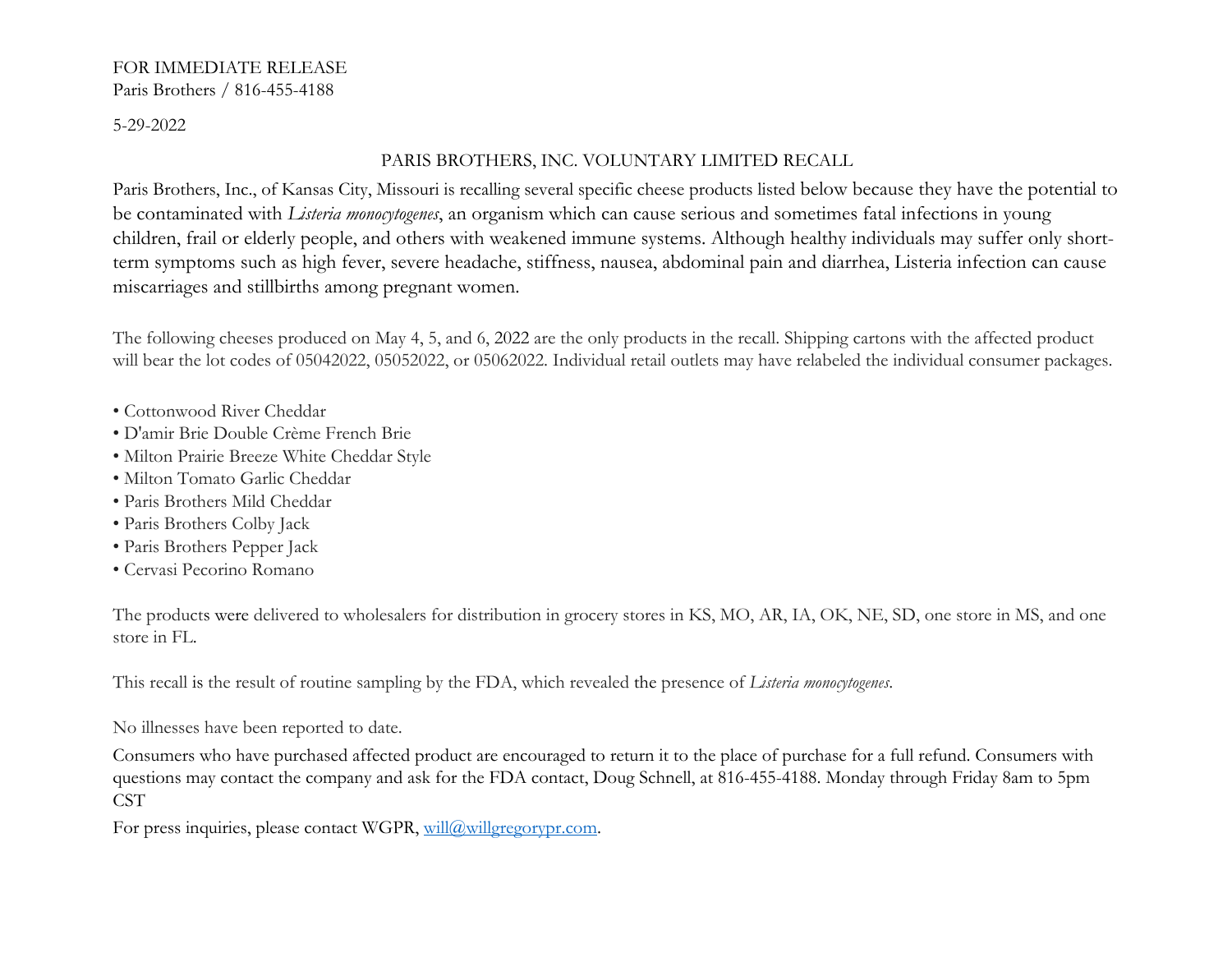## FOR IMMEDIATE RELEASE Paris Brothers / 816-455-4188

5-29-2022

#### Product Distributed

| Item    | Item Description                        | Lot     | Customer                              | Ship Addr City        | Ship Addr Line 1              | ST             | Zip   |
|---------|-----------------------------------------|---------|---------------------------------------|-----------------------|-------------------------------|----------------|-------|
| 2050003 | BRIE D'AMIR 60% 1 KG HAND WRAP RW       | 5052022 | HARPS FOOD DELI #2177                 | Fayetteville          | 1780 NORTH CROSSOVER ROAD     | AR             | 72703 |
| 2074712 | MILTON TOMATO GARLIC CHED 5 LB RW       | 5062022 | HARP'S FOOD DELI #2228                | Lowell                | 916 W MONROE ST               | AR             | 72745 |
| 2074713 | MILTON TOMATO GARLIC CHED 1-10 LB BLOCK | 5062022 | OZARK NATURAL FOODS - THE CO-OP       | FAYETTVILLE           | 380 N COLLEGE AVE             | AR             | 72701 |
| 2201804 |                                         | 5042022 |                                       |                       |                               | AR             | 72143 |
|         | PARIS BROTHERS MILD CHEDDAR 10-1 LB EW  |         | HARPS FOOD DELI #2136                 | Searcy                | 2525 W BEEBE-CAPPS EXPRESSWAY |                | 72761 |
| 2201804 | PARIS BROTHERS MILD CHEDDAR 10-1 LB EW  | 5042022 | HARP'S FOOD DELI #2113                | <b>Siloam Springs</b> | 201 HWY 412 WEST              | AR             |       |
| 2201804 | PARIS BROTHERS MILD CHEDDAR 10-1 LB EW  | 5042022 | HARPS FOOD DELI #2115                 | Elkins                | 1951 NORTH CENTER STREET      | AR             | 72727 |
| 2201809 | PARIS BROTHERS PEPPER JACK 10-1 LB EW   | 5042022 | HARPS FOOD DELI #2136                 | Searcy                | 2525 W BEEBE-CAPPS EXPRESSWAY | AR             | 72143 |
| 2201845 | PARIS BROTHERS COLBY JACK *14-1 LB RW   | 5042022 | HARPS FOOD DELI #2122                 | Centerton             | 710 WEST CENTERTON BLVD.      | AR             | 72719 |
| 2201845 | PARIS BROTHERS COLBY JACK *14-1 LB RW   | 5042022 | HARPS FOOD DELI #2127                 | Bentonville           | 1209 N. WALTON BLVD           | AR             | 72712 |
| 2201845 | PARIS BROTHERS COLBY JACK *14-1 LB RW   | 5042022 | HARPS FOOD DELI #2174                 | Fort Smith            | 3401 S. 74TH ST               | AR             | 72901 |
|         |                                         |         |                                       |                       |                               |                |       |
| 2201804 | PARIS BROTHERS MILD CHEDDAR 10-1 LB EW  | 5042022 | GREER'S CASH SAVER DELI - #6663       | Pensacola             | 4051 BARRANCAS AVE            | $\mathsf{FL}$  | 32507 |
|         |                                         |         |                                       |                       |                               |                |       |
| 2074712 | MILTON TOMATO GARLIC CHED 5 LB RW       | 5062022 | FAREWAY STORES #995 DELI              | Pella                 | 2010 WASHINGTON STREET        | IA             | 50219 |
| 2074712 | MILTON TOMATO GARLIC CHED 5 LB RW       | 5062022 | <b>FAREWAY STORES #737 DELI</b>       | Grinnell              | 727 WEST STREET               | IA             | 50112 |
| 2201804 | PARIS BROTHERS MILD CHEDDAR 10-1 LB EW  | 5042022 | SUNSHINE FOODS DELI - #9839           | <b>ROCK VALLEY</b>    | 1227 VALLEY DR.               | IA             | 51247 |
| 2201804 | PARIS BROTHERS MILD CHEDDAR 10-1 LB EW  | 5042022 | SUPER SAVER 12 - 9642 DELI            | <b>COUNCIL BLUFFS</b> | 1141 NORTH BROADWAY           | IA             | 51503 |
| 2201809 | PARIS BROTHERS PEPPER JACK 10-1 LB EW   | 5042022 | SUPER SAVER 12 - 9642 DELI            | <b>COUNCIL BLUFFS</b> | 1141 NORTH BROADWAY           | IA             | 51503 |
|         |                                         |         |                                       |                       |                               |                |       |
| 2000002 | COTTONWOOD RIVER CHEDDAR 10 LB PC       | 5062022 | HEN HOUSE - DELI #19                  | LENEXA                | 15000 W 87TH ST PKWY          | KS             | 66215 |
| 2000002 | COTTONWOOD RIVER CHEDDAR 10 LB PC       | 5062022 | HEN HOUSE - DELI #19                  | LENEXA                | 15000 W 87TH ST PKWY          | KS             | 66215 |
| 2050003 | BRIE D'AMIR 60% 1 KG HAND WRAP RW       | 5052022 | MCKEEVERS MARKET & EATERY #350 - DELI | LENEXA                | 16301 W 87TH ST PKWY          | KS             | 66219 |
| 2050003 | BRIE D'AMIR 60% 1 KG HAND WRAP RW       | 5052022 | PRICE CHOPPER - DELI #121             | Shawnee Mission       | 3700 W 95TH STREET            | KS             | 66206 |
| 2050003 | BRIE D'AMIR 60% 1 KG HAND WRAP RW       | 5052022 | PRICE CHOPPER #500 - DELI             | Shawnee Mission       | 13351 MISSION ROAD            | KS             | 66224 |
| 2050003 | BRIE D'AMIR 60% 1 KG HAND WRAP RW       | 5052022 | HEN HOUSE - DELI #35                  | Fairway               | 2724 WEST 53RD STREET         | KS             | 66205 |
| 2050003 | BRIE D'AMIR 60% 1 KG HAND WRAP RW       | 5052022 | PRICE CHOPPER - DELI #12              | <b>ROELAND PARK</b>   | 4950 ROE BLVD                 | KS             | 66205 |
| 2050003 | BRIE D'AMIR 60% 1 KG HAND WRAP RW       | 5052022 | CHECKERS - DELI CHECKERS DEL          | Lawrence              | 2300 LOUISIANA STREET         | KS             | 66046 |
| 2050003 | BRIE D'AMIR 60% 1 KG HAND WRAP RW       | 5052022 | PRICE CHOPPER - Q6 DELI               | <b>OVERLAND PARK</b>  | 7201 W 151ST STREET           | KS             | 66223 |
| 2070236 | BRIE D'AMIR 60% 3 KG HAND WRAP RW       | 5052022 | STANLEY MARKET - DELI #425            | <b>OVERLAND PARK</b>  | 8051 W. 160TH ST              | KS             | 66085 |
| 2074701 | MILTON PRAIRIE BREEZE 10 LB RW          | 5062022 | STANLEY MARKET - DELI #425            | <b>OVERLAND PARK</b>  | 8051 W. 160TH ST              | KS             | 66085 |
| 2074701 | MILTON PRAIRIE BREEZE 10 LB RW          | 5062022 | HY-VEE - DELI #1532                   | PRAIRIE VILLAGE       | 7620 STATE LINE               | KS             | 66208 |
| 2074704 | MILTON PRAIRIE BREEZE 1 PC 10 LB AVG    | 5062022 | HEN HOUSE - DELI #19                  | LENEXA                | 15000 W 87TH ST PKWY          | KS             | 66215 |
| 2074712 | MILTON TOMATO GARLIC CHED 5 LB RW       | 5062022 | HEN HOUSE - DELI #33                  | <b>OVERLAND PARK</b>  | 6900 WEST 135TH STREET        | KS             | 66223 |
| 2201804 | PARIS BROTHERS MILD CHEDDAR 10-1 LB EW  | 5042022 | PRICE CHOPPER - DELI #405             | Ottawa                | 120 E 19TH ST                 | KS             | 66067 |
| 2201804 | PARIS BROTHERS MILD CHEDDAR 10-1 LB EW  | 5042022 | PRICE CHOPPER - DELI #119             | Shawnee Mission       | 7418 W. 119TH STREET          | KS             | 66213 |
| 2201804 | PARIS BROTHERS MILD CHEDDAR 10-1 LB EW  | 5042022 | PRICE CHOPPER - DELI #121             | Shawnee Mission       | 3700 W 95TH STREET            | KS             | 66206 |
| 2201804 | PARIS BROTHERS MILD CHEDDAR 10-1 LB EW  | 5042022 | PRICE CHOPPER - DELI #117             | Gardner               | 660 E MAIN ST                 | KS             | 66030 |
| 2201809 | PARIS BROTHERS PEPPER JACK 10-1 LB EW   | 5042022 | PRICE CHOPPER - DELI #117             | Gardner               | 660 E MAIN ST                 | KS             | 66030 |
| 2201809 | PARIS BROTHERS PEPPER JACK 10-1 LB EW   | 5042022 | PRICE CHOPPER - DELI #121             | Shawnee Mission       | 3700 W 95TH STREET            | KS             | 66206 |
| 2201809 | PARIS BROTHERS PEPPER JACK 10-1 LB EW   | 5042022 | STANLEY MARKET - DELI #425            | <b>OVERLAND PARK</b>  | 8051 W. 160TH ST              | KS             | 66085 |
| 2201809 | PARIS BROTHERS PEPPER JACK 10-1 LB EW   | 5042022 | PRICE CHOPPER - DELI #405             | Ottawa                | 120 E 19TH ST                 | KS             | 66067 |
| 2201809 | PARIS BROTHERS PEPPER JACK 10-1 LB EW   | 5042022 | PRICE CHOPPER - DELI #119             | Shawnee Mission       | 7418 W. 119TH STREET          | KS             | 66213 |
|         |                                         |         |                                       |                       |                               |                |       |
| 2000002 | COTTONWOOD RIVER CHEDDAR 10 LB PC       | 5062022 | <b>WESTIN CROWN CENTER</b>            | <b>KANSAS CITY</b>    | 1 E PERSHING RD.              | <b>MO</b>      | 64108 |
| 2000002 | COTTONWOOD RIVER CHEDDAR 10 LB PC       | 5062022 | CAFE SEBASTIENNE                      | <b>KANSAS CITY</b>    | 4420 WARWICK BLVD             | <b>MO</b>      | 64111 |
| 2050003 | BRIE D'AMIR 60% 1 KG HAND WRAP RW       | 5052022 | DOWNTOWN MARKET - DELI #284           | Kansas City           | 10 EAST 13TH ST.              | MO             | 64106 |
| 2050003 | BRIE D'AMIR 60% 1 KG HAND WRAP RW       | 5052022 | <b>BROOKSIDE - DELI #144</b>          | Kansas City           | 14 WEST 62ND TERR             | <b>MO</b>      | 64113 |
| 2050003 | BRIE D'AMIR 60% 1 KG HAND WRAP RW       | 5052022 | FAREWAY MEAT MARKET #202 DELI         | Kansas City           | 1307 W. 79TH STREET           | <b>MO</b>      | 64114 |
| 2050003 | BRIE D'AMIR 60% 1 KG HAND WRAP RW       | 5052022 | <b>GREEN ACRES - KC DELI</b>          | <b>KANSAS CITY</b>    | 4175 N. MULBERRY DRIVE        | M <sub>O</sub> | 64116 |
| 2050003 | BRIE D'AMIR 60% 1 KG HAND WRAP RW       | 5052022 | DOWNTOWN MARKET - DELI #284           | Kansas City           | 10 EAST 13TH ST.              | <b>MO</b>      | 64106 |
| 2070236 | BRIE D'AMIR 60% 3 KG HAND WRAP RW       | 5052022 | <b>BROOKSIDE - DELI #144</b>          | Kansas City           | 14 WEST 62ND TERR             | MO             | 64113 |
|         |                                         |         |                                       |                       |                               |                |       |